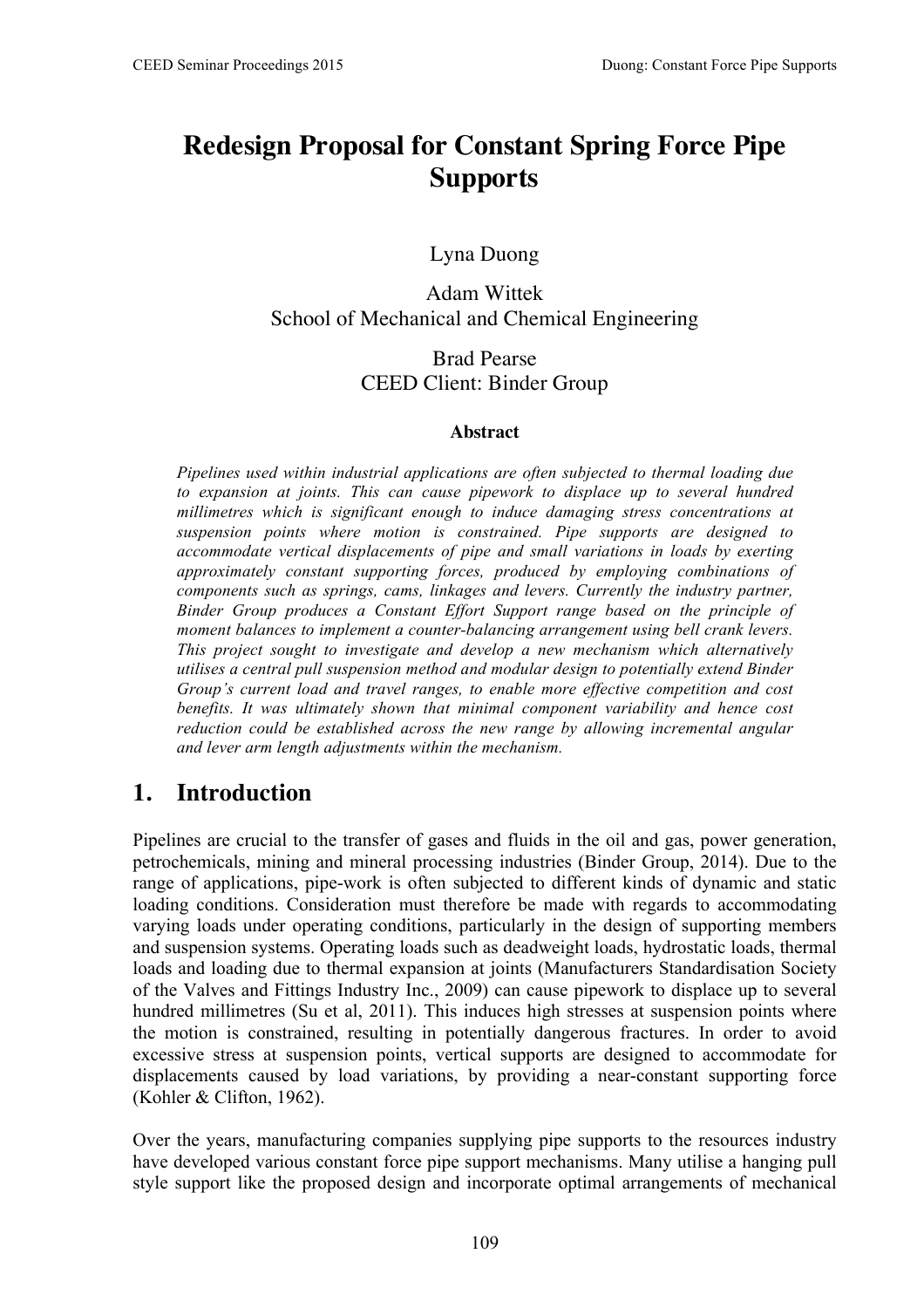components like springs, cams, links and levers, achieving an efficient and simplistic design that reduces production costs whilst enhancing commercial viability. The two most common approaches of providing constant suspension force on pipe systems are the lever arm bell crank mechanism and the centralised pull mechanism with main compensated spring. These approaches can be generalised by two mechanical principles; torque balanced and force balanced respectively (Su et al, 2011). Torque balanced spring hangers work on the principle that torques exerted on lever arm components of the device due to a suspended pipe load are balanced with opposing moments provided by a spring force or similar acting on crank components. Force balanced spring hangers are governed by the principle that the constant supporting force on the pipe load is directly provided by springs aligned in certain orientations such that the force vectors sum together to output a constant reaction force.

The international design and manufacturing company Binder Group produce a Constant Effort Support which applies the principle of moment balances to implement a counterbalancing arrangement. A compression spring and bell crank lever work in conjunction to provide constant force against an equivalent pipe load. A standard range of 66 sizes with loads between 15 kg and 31876 kg  $(0.15 - 312 \text{ kN})$  and travel distances between 40 mm and 410 mm in 10 mm increments are available for order from Binder Group, with customdesigned orders also offered for specific requirements outside the standard range (Binder Group, 2014). The sizes of the Constant Effort Support are dependent on the stiffness of the spring coils and lengths of the lever arms which are selected to accommodate the operating conditions required by a customer. However modifications or adjustments to cater for load and displacement variations within a certain support size are limited which presents an impending problem whereby new pipe supports must be installed to reflect changing conditions over time. In order to cater for all possible operating conditions, Binder Group would be required to manufacture intermediate incremental sizes and combinations which is ultimately an expensive and demanding approach.

The objective of this project was to investigate and develop a proven design strategy which implements a modular, central pull system to provide constant force suspension for pipework. The principle behind the proposed design was mathematically justified through derivations and numerical calculations. A modular design was also investigated which will enable the force provided by a single cell to be multiplied or increased by coupling multiple cells. It must be noted however that design of exterior components such as mountings, housings or aesthetics of the constant support was beyond the scope of this project. In addition, the project aimed to reduce component quantities, with a primary objective of developing a simple enough design to effectively deploy resources and minimise costs.

#### **2. Design Process**

Binder Group was interested in implementing a central pull and modular design approach without infringing on their competitors' patented designs. Patents and catalogues from competitors were used to gain familiarity with the past and current approaches as well as establish design boundaries to avoid breaching patent laws. The design principles, load ranges, travel ranges, specialised components such as cams and levers, compensatory methods and adjustment methods were assessed to enable a holistic view of the different approaches. Other approaches used to achieve constant force outside the pipe support application were also explored, such as within automotive applications and a shotgun recoil mechanism. The research provided a stimulus to formulate novel ideas in the following stage which included generating design sketches, mathematical derivations and determining the major variables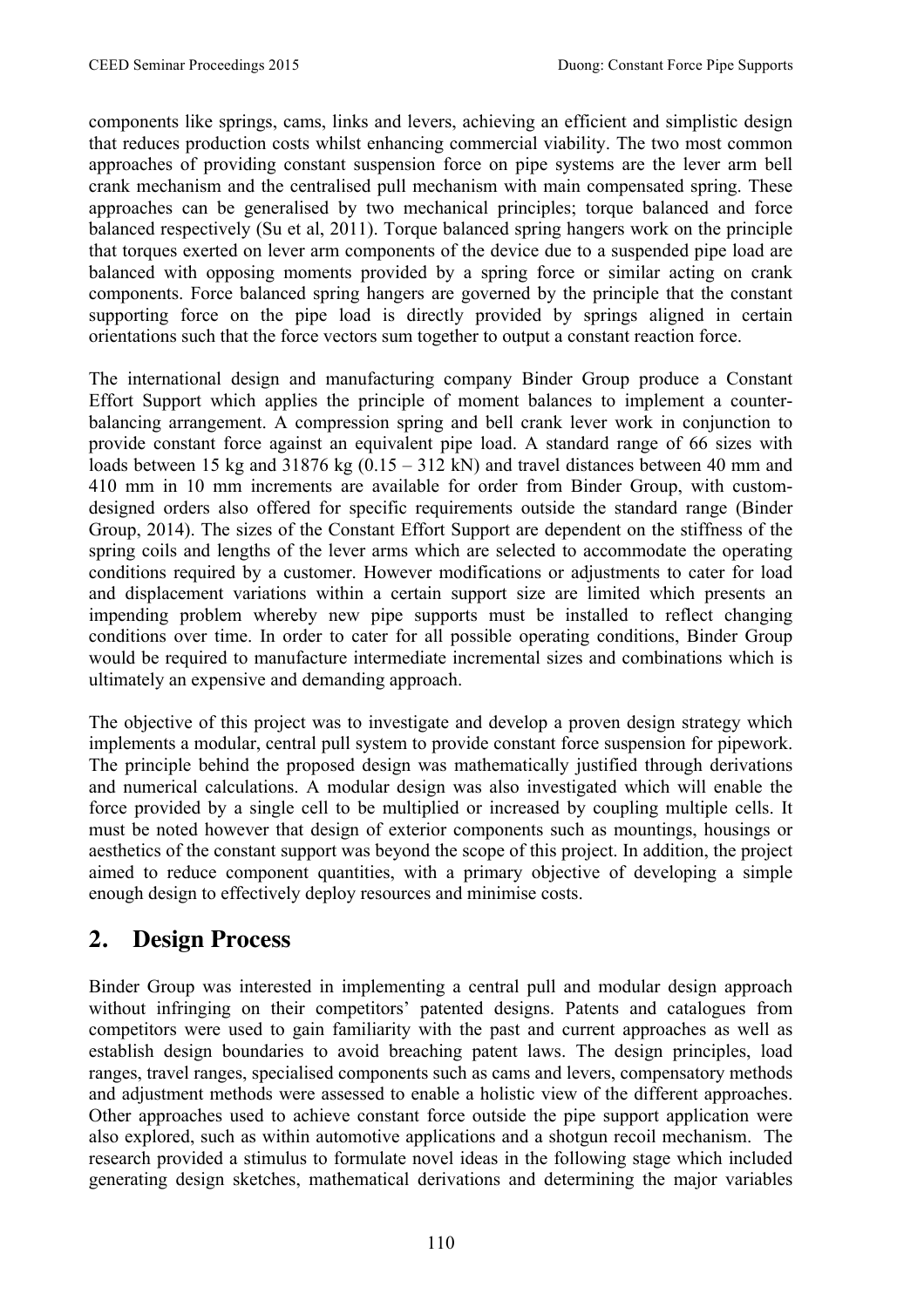relevant to the design concept. Quantitative analyses were carried out with reference to quantities from Binder Group's existing catalogue and spring specifications to evaluate the practicality of the force and displacement magnitudes and the effectiveness of the mechanism in generating force constancy. Plots of the force output against travel and spring displacements were generated using Wolfram Mathematica computational software to aid the analysis process. The feasibility of the design depended upon a range of factors such as the whether the range of force and displacement magnitudes were reasonable for the application, the accuracy of the constant force output, the size of the mechanism, the adjustability of the force and travel outputs, and most importantly; the costs associated with necessary materials, components and fabrication processes. Once the validity of the design had been established, further work was done to refine the design by selecting appropriate dimensions and parameters to produce different ranges of force outputs and travel variations necessary to cover Binder Group's existing range and beyond.



**Figure 1 Parametric plots of supported load and spring deflection versus travel distance using Wolfram Mathematica computational software, allowing manual parameter inputs and slider adjustments.** 

Another computational routine was created within Wolfram Mathematica to plot equivalent load against travel, as functions of the cumulative angular displacements of the lever arm from the initial pre-set position. Adjustable parameter sliders were enabled to visually estimate optimal values which gave sufficiently constant forces for given spring rates. An example can be seen in Figure 1 above for a spring rate of 5.6 N/mm with initial working load of 880 N (Binder Group Procurement & Technical Specification, 2012). The variable parameters, namely effective load arm length  $L_1$ , crank arm length  $R_2$ , spring rate k, lever arm angular offset  $\alpha_0$ , crank arm angular offset β, initial spring compression  $\delta_0$ , angular travel range  $\theta = [a, b]$  and minimum working spring load  $F_0$ , come from the design equations for the supported load and travel. Additionally, a plot of spring deflection against travel was created to check that the equivalent spring compression did not exceed the spring range to avoid reaching solid length. Percentage deviations from the mean supporting force were also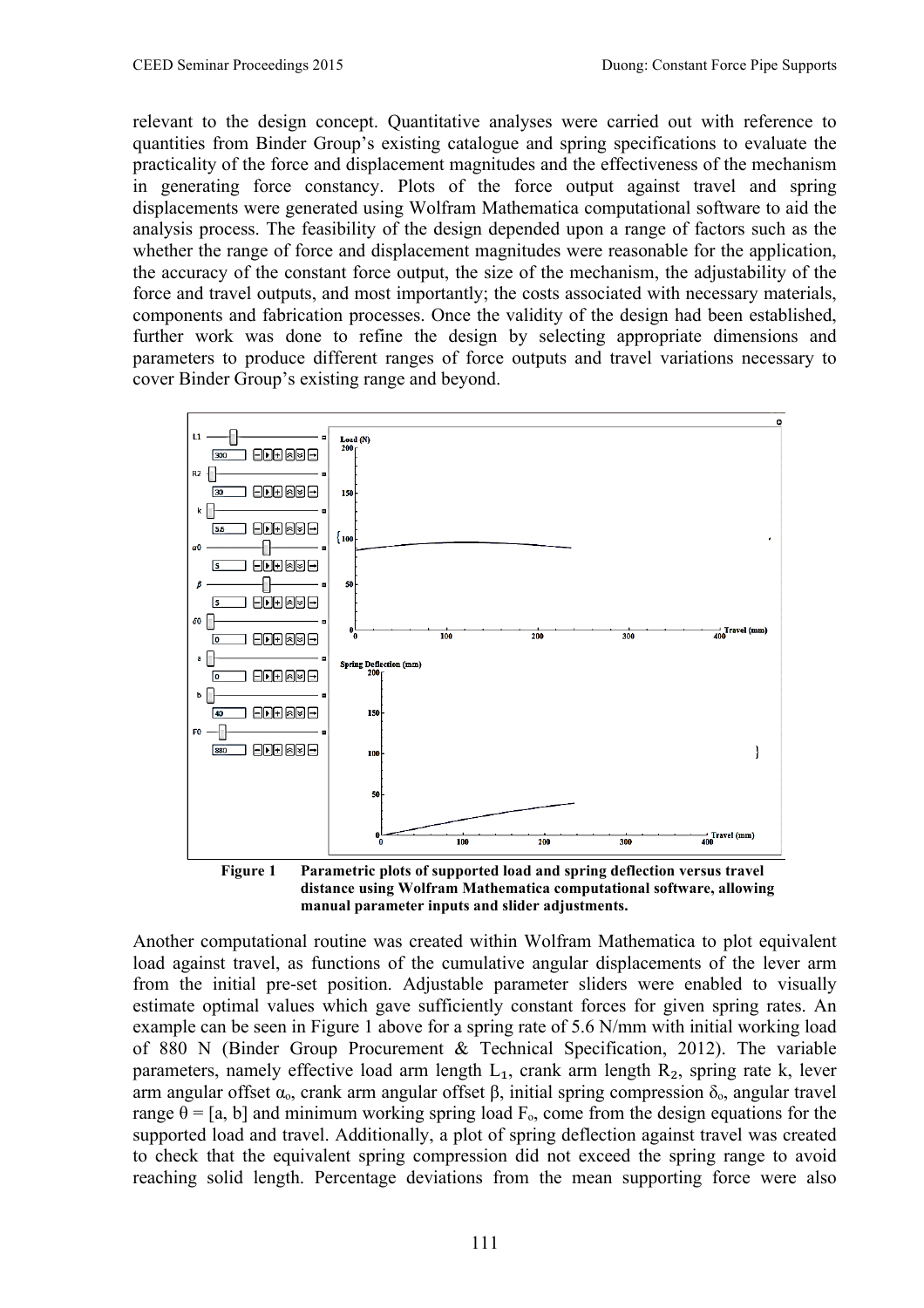calculated and tabulated for each angular displacement increment to verify the force was kept relatively constant and within 6% of the mean force, as per the industry standard MSS-SP58-2009. The standard provides guidelines for the materials, design, manufacture, selection, application and installation of pipe hangers and supports (Manufacturers Standardisation Society of the Valves and Fittings Industry Inc., 2009).

After establishing the parameters and dimensions were practical and covered several sizes of Binder Group's current pipe supports, CAD models of the design were generated using SolidWorks Drawings. Three dimensional models enabled the proportions and scale of individual components to be assessed and improvements were made accordingly as the refining process advanced. Angular range was found in particular to affect the overall height of the mechanism as well as the requirement of a longer lever arm making it proportionally large relative to other components. As a result, further fine-tuning was done through the Mathematica routine until optimal dimensions and parameters were established. Finally, design tables showing the supporting forces and travel variations for each individual pipe support size were produced and corresponding CAD drawings for selective sizes within the small, medium and large ranges of pipe supports were generated.

#### **3. Final Design**

The final design works on a similar principle to the lever arm bell crank method curently implemented by Binder Group. However the lever arms face inwards on either side of the springs and symmetrically meet at the centre to enable a centralised pull design, as shown in Figure 2 below. The pipe load is supported by a bracket which is mounted on guide rollers resting between the intersections of each pair of lever arms either side of and adjacent to the spring length. By symmetry, the left and right sides of the mechanism must have the same moment balance equations. A load of half the total load P is taken by each side and acts perpendicularly upon a constant effective lever length  $L_1$ , i.e. the distance between one pivot and the centre of the mechanism. This is balanced by the restoring spring force F acting perpendicular to the effective crank arm of length  $L<sub>2</sub>$ . Due to the commericial in-confidence nature of this project, the design equations and optimal parameters will be omitted from this paper.



**Figure 2 CAD model of proposed design (left) and free body diagram (right) illustrating the working principle of proposed design.** 

To accommodate loads required by clients, the spring pre-compression  $\delta_0$  can be independently adjusted to increase the supporting force, by pushing the two inner spring retaining plates further apart. This may be done by having a threaded rod connecting the two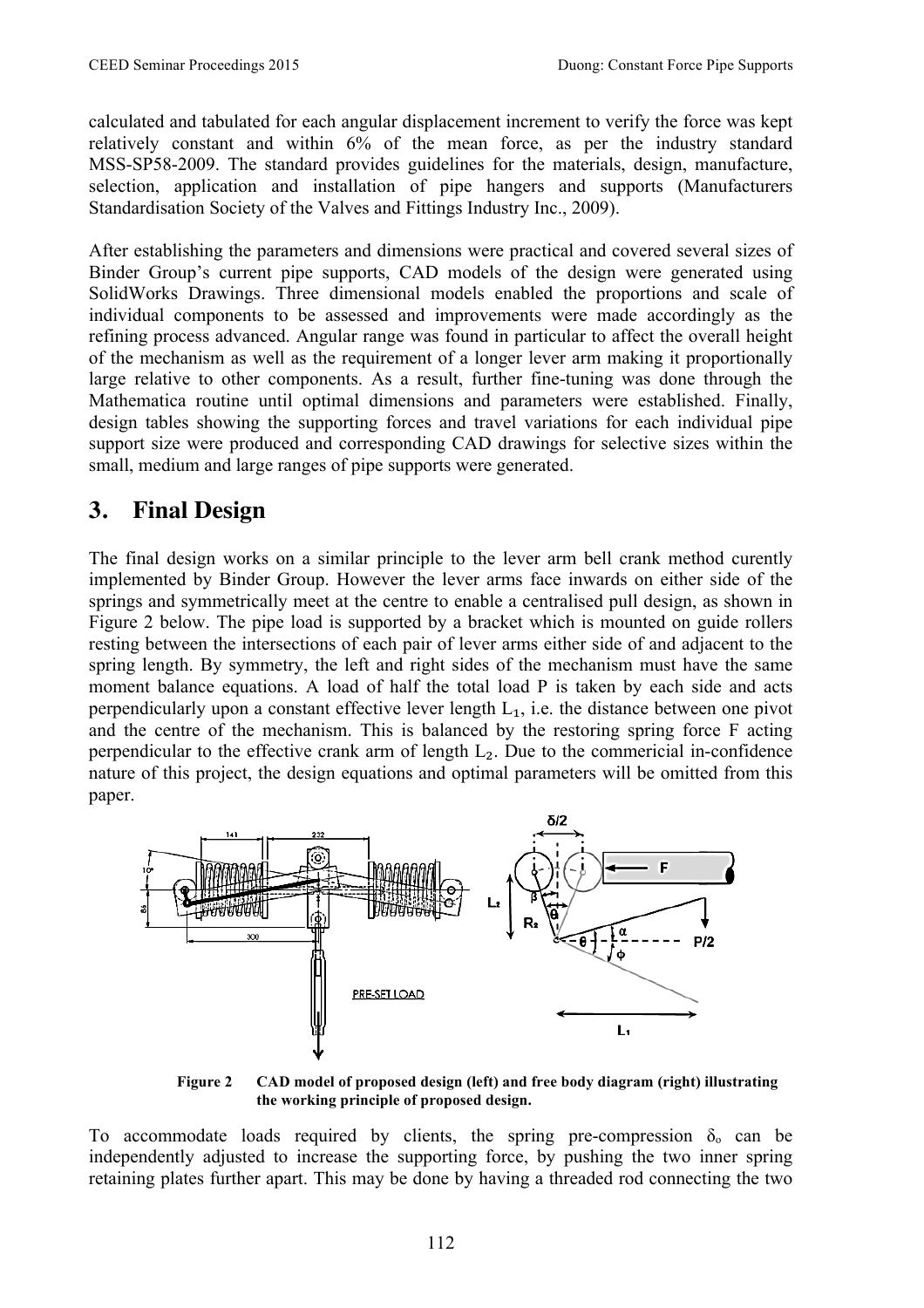retaining plates with opposing threads on either end so that turning in certain directions will bring the plates either closer together or further apart. A pin handle through the rod or a flat section may be incorporated to ease the turning adjustment. The flat modular design additionally allows loads to be increased by coupling single cells to form double, triple or quadruple units. The units may be from different size ranges however the travel ranges must match for the coupled units to synchronise during operation. No restriction to the maximum angular travel is necessary since the travel will be dictated by the displacement of the suspended pipe; however safety travel stops may be put in place.

The range of supports produced were grouped into small, medium and large sizes, within which were only slight variations in component size, with the main change between each support size being due to differences in spring sizes. The small support range covered loads from a minimum of 0.12 kN and up to 7.72 kN when coupled, with travel variations up to 226 mm and errors kept well below the required 6% (Manufacturers Standardisation Society of the Valves and Fittings Industry Inc., 2009). The medium range spanned loads from 1.21 kN to 53.6 kN with up to 452 mm travel and the large range spanned loads from 6.57 kN to 330.4 kN with maximum travel of 491 mm. Therefore Binder Group's existing load range of 0.15 to 312 kN with travels from 40 mm to 410 mm has been exceeded by the proposed design range. In addition, the proposed design uses only 15 variations in spring sizes compared to Binder Group's 66 spring sizes which has significant cost benefits.

# **4. Conclusions and Future Work**

The final design was able to achieve constant forces considerably below the allowable percentage error of 6% as recommended by industry standards, however selection of optimal and practical parameters was crucial (Manufacturers Standardisation Society of the Valves and Fittings Industry Inc., 2009).. By seeking a new approach, the appeal of this product to clients may be enhanced, facilitating wider application and enabling opportunities to enter new market sectors. Reducing the variation of spring sizes and the need for unique components over the whole range also means that stocks can be simplified and hence costs per unit associated with manufacturing and ordering components can be minimised. Implementing a modular design additionally enables more flexibility in selection of support sizes for customers and allows sales of more units for larger loads and travel requirements, to Binder Group's benefit.

Beyond the completion of the project, the casing and auxiliary components such as guide slits, travel scales, turnbuckles, pre-set pins and toothed plates or other locking mechanisms to fix the springs during transportation will also need to be designed in accordance to the industry standard MSS-SP-58 (2009). Appropriate housing must also be designed to protect the internal components from sand or grit which may cause wear and reduce the lifetime of the springs (Manufacturers Standardisation Society of the Valves and Fittings Industry Inc., 2009). Stress or structural analysis of the design may be simulated through Binder Group's available FEA software SolidWorks Simulation to further refine the structural stability of components and optimise material costs within the design. Physical testing of a pipe support prototype is usually carried out firstly on Adjustment of travel and loads in the proposed design were independent of each other thus more versatility can be achieved within a single support an unloaded mechanism without spring forces to test the strength of the casing and exterior components. This is followed by dynamic testing with a loaded spring on a rig using load cells to generate plots of the load against travel, to practically validate the accuracy. Further work extending beyond this project may be in developing an Excel tool or similar for